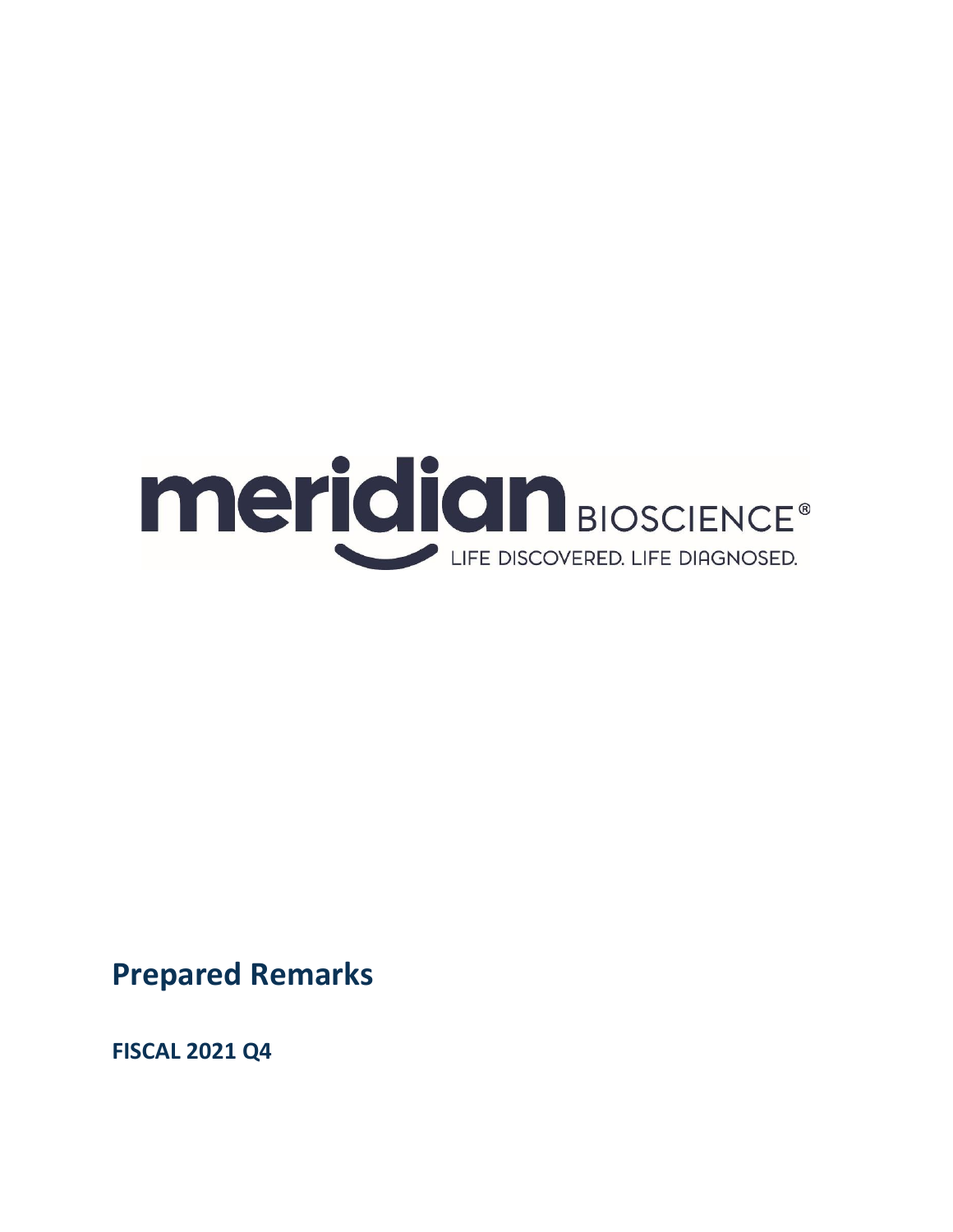# **Meridian Bioscience FY2021 Fourth Quarter Earnings Call**

**November 12, 2021**

## **CHARLIE WOOD:**

Thank you.

Good morning and welcome to Meridian's fiscal 2021 Fourth Quarter earnings call. With me are Jack Kenny, Chief Executive Officer, and Bryan Baldasare, Chief Financial Officer.

Please note that our SEC filings, earnings release and slides to accompany this call are available on our website at investor.meridianbioscience.com. We will post a copy of these prepared remarks after the call.

With regards to our calendar, Jack and Bryan will be participating in the Piper Sandler 33rd Annual Healthcare Conference November 30<sup>th</sup> to December 2<sup>nd</sup> and the H. C. Wainwright Bioconnect Conference January  $10^{th}$  to  $13^{th}$ . The details of those events will be posted to our website as they are finalized. Finally, our Q1 fiscal 2022 earnings call is currently scheduled for Friday February 4<sup>th</sup>, 2022.

Before we begin today, let me remind you that the presentation and the Company's remarks include forward-looking statements. Forward-looking statements are subject to numerous risks and uncertainties, many of which are beyond the Company's control, including risks and uncertainties described from time to time in the Company's SEC filings. The Company's results may differ materially from those projected. Meridian makes these statements as of today, November 12th, 2021, and undertakes no obligation to publicly update them. Additionally, the Company's remarks also include market data based on management's knowledge of the industry and good faith estimates of management. The market data referenced involves a number of assumptions and limitations, and you are cautioned not to give undue weight to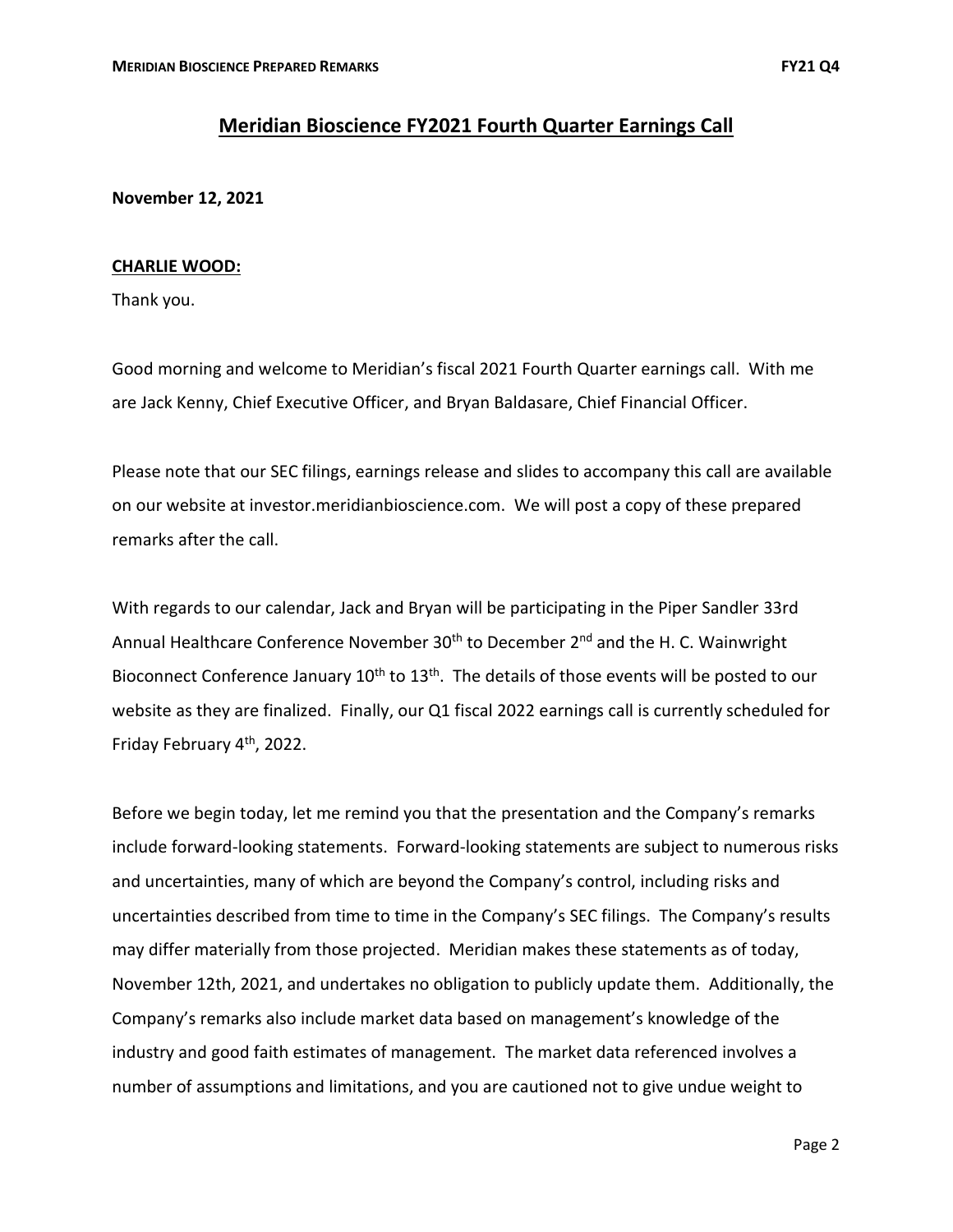such estimates. While we believe the estimated market position, market opportunity and market size information is generally reliable, such information, which in part is derived from management's estimates and beliefs, is inherently uncertain and imprecise and has not been verified by any independent source. Lastly, throughout this presentation, we refer to non-GAAP financial measures, specifically operating expenses, operating income, operating margin, net earnings and net earnings per diluted share, each on an adjusted basis. A reconciliation of these non-GAAP financial measures with the most directly comparable GAAP measures and other related discussion are included in our earnings release.

And now I would like to turn the call over to Jack.

#### **JACK KENNY:**

Thank you, Charlie.

Fiscal 2021 was another wild year. We started the year at the beginning of another wave of coronavirus infections affecting the world, with hopes that vaccines would bring us relief from the pandemic. While the introduction of vaccines has brought some relief to the spread of the virus and allowed most individuals to return to a more "normal" life, many countries are still battling this disease and it is clear that COVID-19 will be present to varying degrees for years to come.

This time around, rather than being depressed due to government lockdowns, non-COVID testing demand was negatively impacted by healthcare systems that were stressed by surges in the virus. As compared to last year, testing volumes recovered throughout the year and for us, remain fairly close to pre-pandemic levels. This suggests that we are at the point where the pandemic headwinds are limited to locations where healthcare systems see a surge in hospitalizations, limiting available care for non-COVID patients. That said, it still remains to be seen if this upcoming respiratory season will see infections at pre-pandemic levels or if continued masking in schools and among certain populations result in limited spread of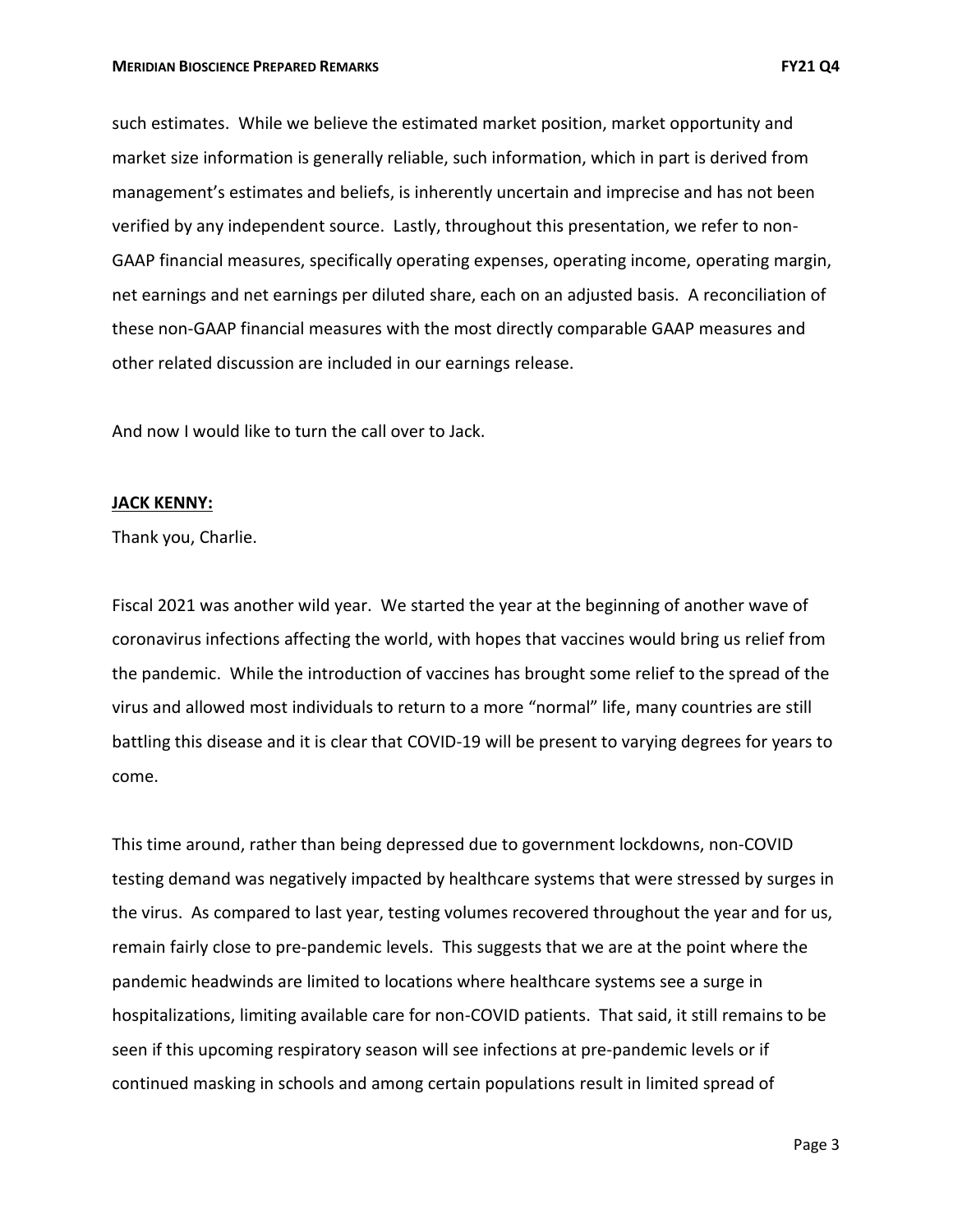seasonal infections. The consensus seems to be that this will be a stronger respiratory season relative to last year.

As a company, Meridian had a second consecutive record year, building off the record year of fiscal 2020. We exceeded the upper end of our original guidance both at the top line and the bottom line, delivering substantial growth over the prior year. That performance, however, was not without a mix of both achievements and setbacks along the way. Expected growth for the Diagnostics segment was slowed by the delay in the EUA authorization of our Revogene® SARS-CoV-2 assay and the LeadCare® recall. These were more than offset by the continued commercial success of our Life Science segment's reagents, both for COVID and non-COVID-19 applications. Fortunately, these setbacks are just that… setbacks. The team is executing through them and we look forward to seeing the benefits of the full strength of our product portfolio in the coming months.

With that, I would like to provide some further updates on a number of specific items beginning with our Diagnostics segment and then our Life Science segment.

As you know, we resubmitted our Revogene® SARS-CoV-2 EUA to the FDA at the end of June, and earlier this week, announced that the FDA has now approved the EUA. As with any new product launch, you can expect that it will take a few weeks for us to begin shipping product as we finalize labeling and begin working with customers to validate the new assay. This is an important milestone as it is the first RNA assay for the Revogene® platform. We look forward to delivering this to our customers again, later this quarter.

Development of both the respiratory panel and the gastrointestinal panel continue, and we anticipate those assays entering clinicals before the end of the fiscal year. Currently our plans are to submit the GI panel for 510(k) clearance first, followed by the respiratory panel. Both of these panels will incorporate our own Life Science segment's molecular reagents to improve both cost and performance.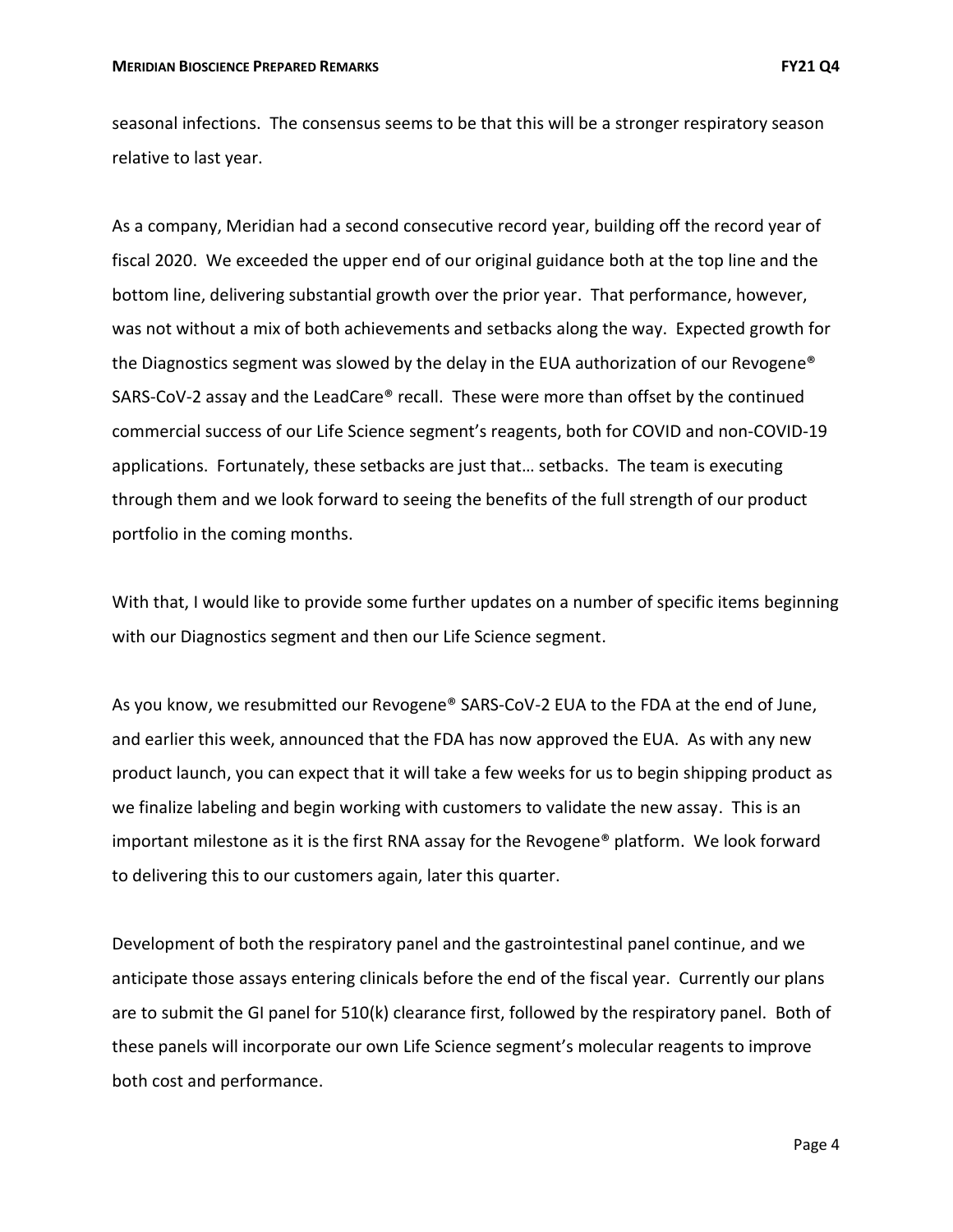On the production side, the buildouts of the new manufacturing lines have gone well. The second line in Quebec has completed its product performance qualification and, after some minor delays from equipment suppliers, the product performance qualification has begun on the first manufacturing line in Cincinnati. We expect to be producing salable product by the end of the month. The installation and validation of the second line in Cincinnati should begin towards the end of the quarter. As a reminder, these two new lines in Cincinnati, coupled with the two lines in Quebec, enable a maximum production capacity of 40,000 pies per day and offer significant opportunities to improve margins on the Revogene® products.

As of September 30, the Revogene install base was 359 instruments. Commercially, installs of new Revogene® instruments remained slow, as customers continued to wait for the authorization of the SARS-CoV-2 assay. We did see a pick-up in new orders in Q4, but still below our expectations and the peaks that we saw during the second half of calendar year 2020. The approval of the SARS-CoV-2 EUA, and the panels in development, will be important additions to the portfolio and drive increased demand for the Revogene® platform.

The Curian® platform made modest progress in growing its base. At the end of Q2, we submitted the Curian® Campy assay for FDA 510(k) clearance. Due to the pandemic and FDA resource constraints, timelines for approval of non-COVID-19 products have been delayed. While this assay is an important addition to add to the Curian<sup>®</sup> portfolio, further menu expansion is needed for the platform to really gain steam. On that front, the Shiga Toxin assay has begun clinical trials and we expect to submit for 510(k) clearance within the fiscal year. The Curian® *C. diff* assay has gone back into development to improve performance. With the addition of these three assays, we believe we will have a comprehensive, market leading gastrointestinal assay menu.

Our *H. pylori* breath testing business, led by BreathID®, had a tremendous year. Operations are now fully integrated and while the U.S. based team has been unable to visit the team in Israel,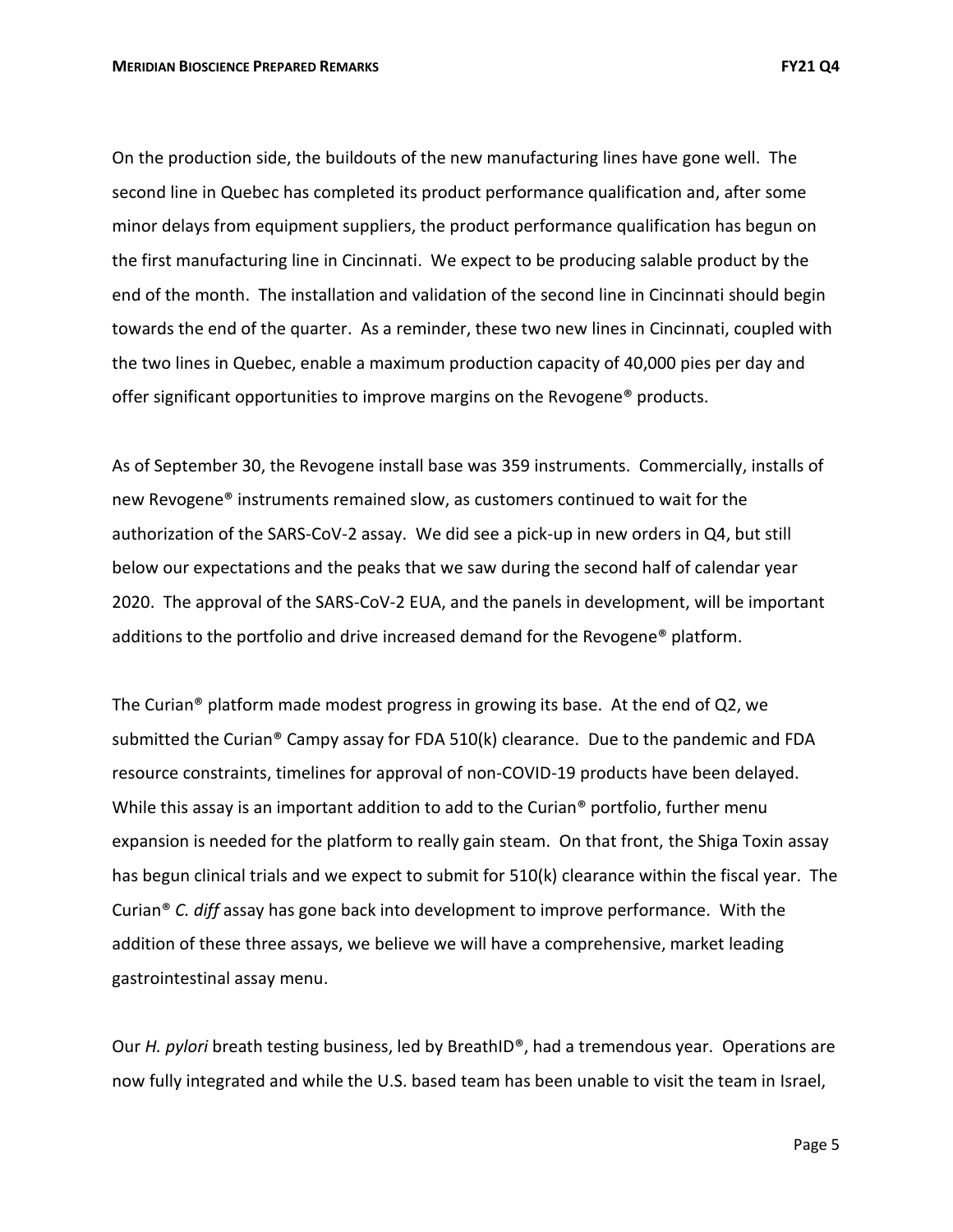members of the BreathID® team have joined leadership in the U.S. on numerous occasions. From an R&D perspective, the team is focused on enhancements to the product that will yield significant reductions in manufacturing costs, as well as feature enhancements that customers are asking for.

At the end of July, we added to the portfolio with the acquisition of BreathTek® from Otsuka. That acquisition added over \$20 million of revenue annually to the *H. pylori* franchise for an acquisition cost of approximately \$20 million. Integration of those operations is ongoing, the bulk of which is expected to be complete in the first half of fiscal 22. As a reminder, this was a product line carve out and we are integrating it without taking on any new employees from Otsuka, which provides for a significant operating margin contribution.

*H. pylori* testing remains Meridian's largest disease state with our strongest portfolio of products. Not only is there a growth opportunity from incremental testing volume for this under-tested-for disease, but there are opportunities to shift the industry in favorable ways. Serology testing is not clinically recommended, does not detect an active infection, has high false positive rates leading to inappropriate antibiotic treatment, and is often not reimbursed. We estimate that approximately 25% of the testing volumes in the U.S. are from serology testing and one of these growth areas is in shifting testing from serology to a Meridian testing solution. Both our stool antigen and urea breath tests confirm active infection, produce results with significantly higher sensitivity and specificity, and have solid reimbursement rates. Second, we estimate that approximately two-thirds of all *H. pylori* testing is performed in national reference labs. This compares to approximately 25% of typical diagnostic testing done at national reference labs providing an opportunity for us to decentralize this testing at our hospital or IDN customers, a win-win for both Meridian and the customer. As the only company with both stool antigen tests and urea breath tests for *H. pylori*, Meridian is well positioned to capitalize on these market dynamics.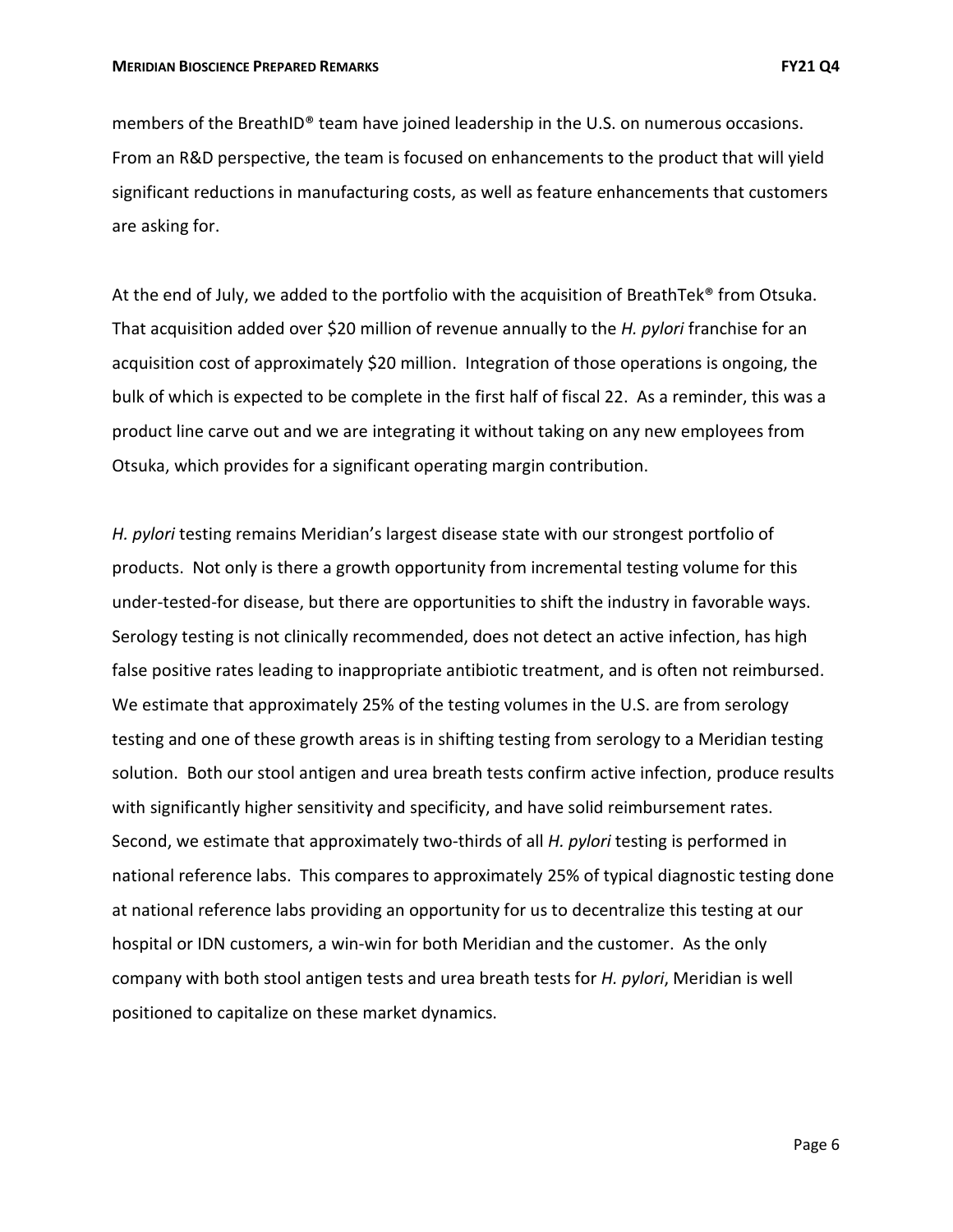Next, I would like to provide an update on the LeadCare® recall situation. As you know, in May we initiated a voluntary recall after identifying an issue with testing of the controls included in the test kits for all of our LeadCare® systems, including Plus and Ultra. This recall expanded to additional lots in June and again in August. As we announced in early September, we have stopped shipping LeadCare® test kits while the team identifies and implements changes that address the issue. As of today, we are still not manufacturing kits and anticipate that we will not be shipping product for three to five months. To be clear, this is a complex supply chain issue involving contamination in the plastic treatment reagent tubes that occurred at the supplier's manufacturing site. We are actively testing alternative tubes, both in plastic and glass forms, across multiple suppliers. In order to ensure that any replacement tubes are free from contamination, this process takes some time, and we are working in conjunction with the FDA to do this as quickly and safely as possible. LeadCare® II is the only CLIA waived lead test on the market in the U.S., so it is critical to get this back on the market as soon as possible, and we have all hands on deck to do so.

The Life Science segment had yet another blockbuster year, beating our expectations on all levels. First, the team continues to launch new, innovative products at an exceptional rate. In Q4, the team added an Air-Dryable™ mix for isothermal amplification and completed the portfolio of sample specific Air-Dryable™ master mixes with the introduction of products optimized for stool, blood and urine. This is a truly disruptive approach in the industry as evidenced by the number of companies starting to adjust their marketing to make similar claims. The difference with Meridian is that we have used our deep expertise to modify critical components in our mixes to address complex inhibitors present in a given sample type, resulting in increased assay sensitivity even with crude clinical specimens. The pandemic has created an environment where R&D teams are expected to develop high performance assays in shorter periods of time, and we are facilitating that by removing the need for our customers to optimize their own mix. They simply need to know the sample type and whether the target is RNA or DNA, and we have a fully optimized "off-the-shelf" mix for them to use. Currently, no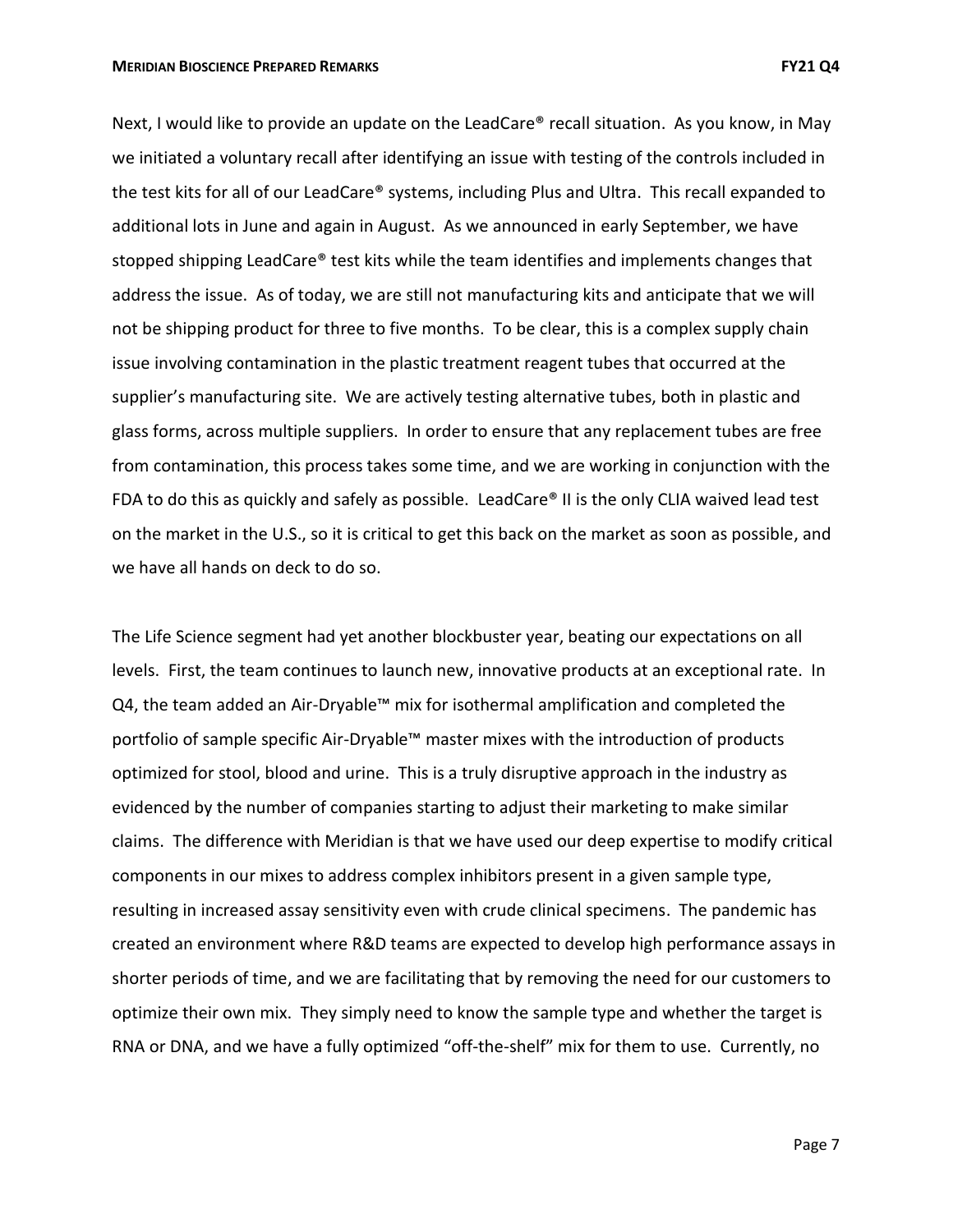one else in the industry can match this. Looking ahead to fiscal 22, the team will expand this portfolio of sample specific mixes to our Lyo-Ready™ and isothermal amplification formats.

The team also launched a new thermostable reverse transcriptase enzyme. This allows us to enter the multi-hundred million dollar market for RTase. We are working to incorporate this enzyme into our new master mixes, further improving manufacturing cost, while at the same time improving performance and thermostability. We have also introduced two REACH compliant enzymes that are Triton-free and continue to look for other opportunities to make our products more environmentally friendly without sacrificing performance.

Commercially, fiscal 21 was another successful year. We continued to build upon the relationships forged during the early days of the pandemic and are collaborating with customers on new assays across multiple disease states. A common concern of investors is the sustainability of these customer relationships post-COVID. I would like to offer a few statistics to demystify this a little for you. In fiscal 19, before the pandemic, only seven of our IVD customers generated sales of greater than \$1 million, accounting for approximately 30% of total Life Science revenue. In fiscal 21, we had 40 \$1 million accounts which made up approximately 75% of total Life Science revenues. Each of those accounts are using our reagents in one or more regulated assays, which makes a recurring revenue stream probable given the cost and effort to change components of a regulated assay. While all but four of those IVD customers have our reagents in a COVID-19 assay, approximately 80% use our reagents in their respiratory panel and over 70% use our reagents in at least one non-COVID regulated assay. In total, approximately 95% of our top IVD accounts use our reagents in at least one non-COVID assay and over 50% use our reagents in their single-target COVID test, their respiratory panel and at least one other assay. If you look beyond these top customers to include IVD customers with greater than one-hundred thousand dollars in sales, approximately 90% use our reagents in at least one non-COVID regulated assay. As you can see, not only do we have a highly diversified customer base, but we are imbedded in them beyond just COVID.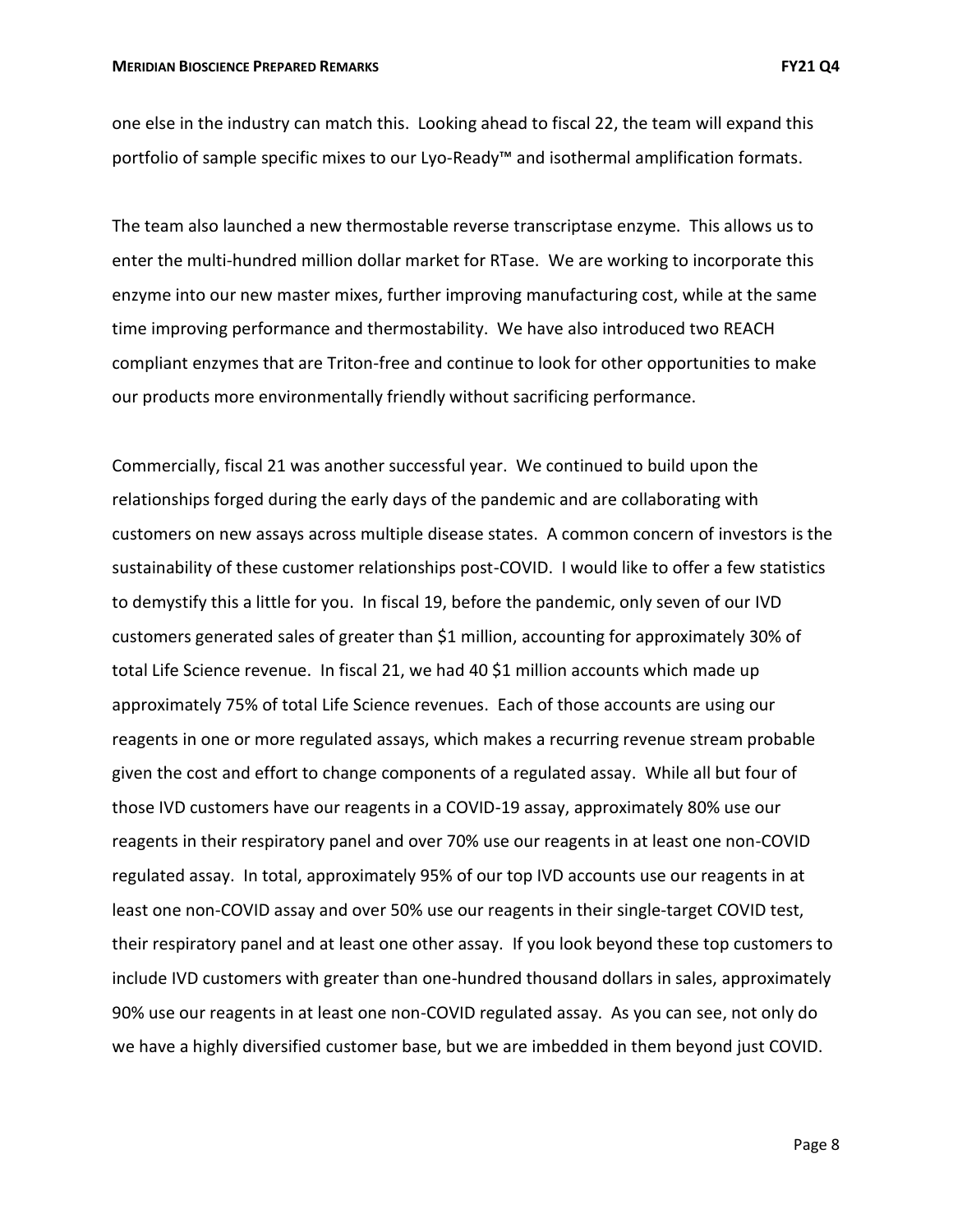Overall, a great year for Meridian. I will now turn the call over to Bryan to go into the financial results of the quarter and the year.

### **BRYAN BALDASARE:**

Thank you Jack.

It is a pleasure to recap what was another record year in financial performance for the Company.

Starting with Q4…

- Meridian recorded **Consolidated Net Revenues** of \$76 million, up 19% year-over-year. Life Science accounted for \$42 million, up 22%, and Diagnostics accounted for \$34 million, up 15%. In Diagnostics, we are seeing strong demand for our respiratory products with the exception of Flu. Demand began increasing much sooner than usual and it is unclear if this is an early sign of a solid respiratory season or simply a shift in timing. In Life Science, we estimate that products included in COVID assays accounted for \$23 million, an increase of approximately 29% year-over-year, while other non-COVID related revenue was up approximately 11%.
- **Consolidated Gross Margin** was 59%, with a Life Science Gross Margin of 69% and a Diagnostics Gross Margin of 46%. Gross margin was and continues to be negatively impacted by the LeadCare® recall, with the overhead and manufacturing staff in Billerica recorded in cost of goods without offsetting revenue. Life Science continues to benefit from the increased scale, particularly from our molecular products.
- **Consolidated Operating Income**, on an adjusted basis, was \$13 million, a margin of 17%. This is comprised of an Adjusted Operating Margin for Life Science of 55%, partially offset by an Adjusted Operating Loss of \$7 million from Diagnostics. We recorded a charge of approximately \$5.6 million in Diagnostics for costs associated with the LeadCare recall. We have decided to proactively credit our customers for the recalled kits, given the uncertainty around when replacement kits will be available. The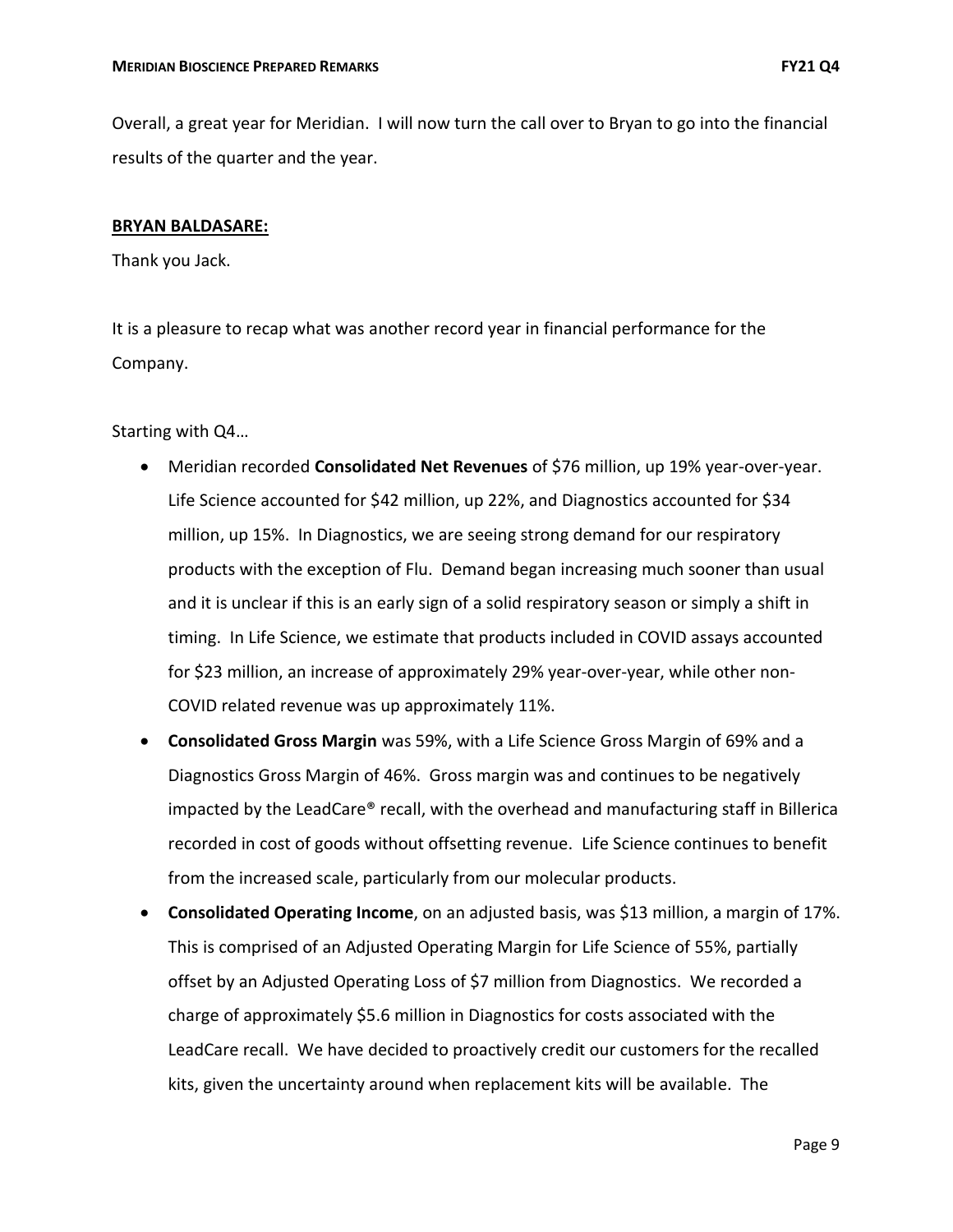combination of these factors led to a greater loss than in recent quarters for the segment.

• **Adjusted Diluted EPS** was \$0.23, up 21% compared to Q4 fiscal 20, while **GAAP diluted EPS** was \$0.15, flat to Q4 fiscal 20.

We finished FY21 with…

- **Consolidated Net Revenues** of \$318 million, up 25% year-over-year. Life Science drove that growth with a contribution of \$190 million, 43% growth over fiscal year 20. COVID-19 related sales for the year were an estimated \$112 million. Diagnostics segment revenue also posted growth of 5% to \$128 million. The primary driver of the year-overyear revenue increase is Life Science COVID related demand, coupled with a full year of BreathID® and two months of BreathTek® revenues, partially offset by soft demand for the Diagnostics respiratory products and the LeadCare® recall.
- **Consolidated Gross Margin** was 63%, with a Life Science margin of 72% and a Diagnostics margin of 51%. Consolidated Gross Margin was favorably impacted by scale benefits in Life Science, but was partially offset by a drag from the LeadCare® recall, Revogene scrap rates and provision for short-dated products stemming from depressed sales levels during the pandemic.
- **Consolidated Operating Income**, on an adjusted basis, was \$95M, a margin of 30%. This breaks down to an Adjusted Operating Margin of 61% for Life Science, partially offset by an Adjusted Operating Loss of \$9 million for Diagnostics, including the cost associated with the LeadCare® recall.
- **Adjusted Diluted EPS** was \$1.66, up 55% compared to fiscal 20, while **GAAP diluted EPS** was \$1.62, up 51% over fiscal 20. All of these consolidated metrics we guided to exceeded our original guidance set in November of last year and were in-line with our revised guidance set in August.

If you want to dig deeper into the drivers for Q4 or the full year fiscal 2021, please refer to our press release and our 10K, which will be filed by November 25<sup>th</sup>.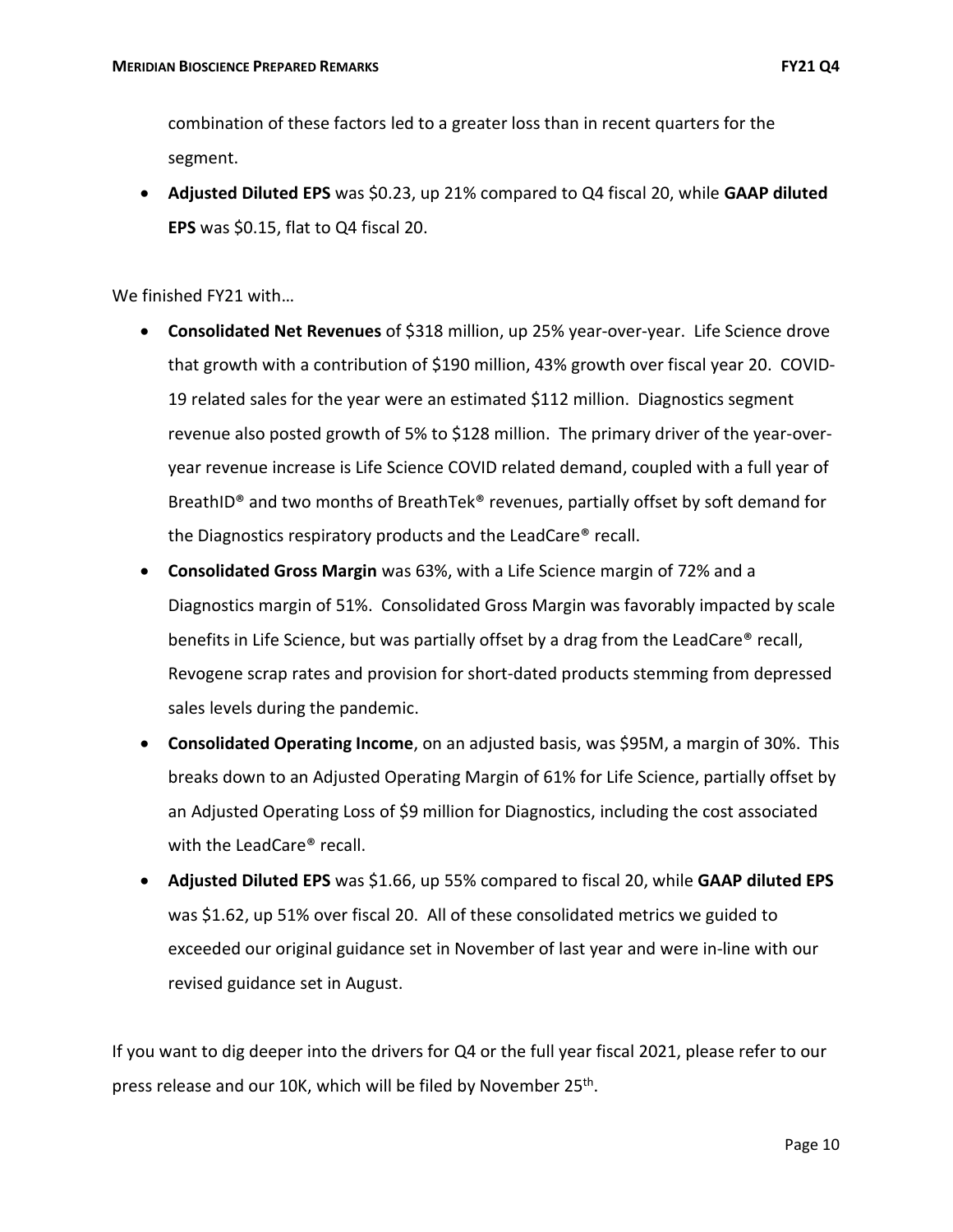Turning to the balance sheet… As of September 30, we had \$50 million in **Cash.** In late October, we amended our line of credit, which among other favorable changes, increased the total capacity to \$200 million, maturing in 2026. During the quarter, we paid approximately \$20 million for the BreathTek® assets with cash-on-hand, and settled the remaining GenePOC acquisition earnout obligation for \$20 million, with a combination of \$10 million of cash-onhand and a \$10 million draw under our line of credit. We also repaid \$5 million of contingent grant obligations due to the Israel Innovation Authority. With all that taken into account, we currently have borrowing capacity of \$140 million.

## **Turning to Guidance…**

In fiscal 2022, we expect revenue of between \$285 and \$300 million, which includes between \$145 million and \$150 million of revenue for our Diagnostics segment, and between \$140 million and \$150 million for our Life Science segment. We expect Diagnostics revenue in the second half to be moderately higher than the first half as LeadCare® production comes back online. For the purposes of guidance, we are assuming that we begin shipping LeadCare® kits in April. Life Science revenues assumes solid double-digit growth on the core, non-COVID related business, offset by lower demand for reagents used in COVID-19 testing. As we have mentioned in the past, because our molecular reagents are disease target agnostic, and the same products can be used in multiple tests, accurately reporting the split of COVID and non-COVID related revenue is becoming increasingly challenging. For that reason, we are no longer going to provide guidance on the amount of revenue generated from COVID testing and will not report a split in our quarterly commentary. Our view is that we have moved into a period where COVID is endemic and will just be a part of the regular testing landscape. To that end, our guidance contemplates higher revenue in the first half of the year aligning with the respiratory season. We are not forecasting this first half to second half decline to be as dramatic as last year and expect it to somewhat mirror the second half increase we are expecting in Diagnostics.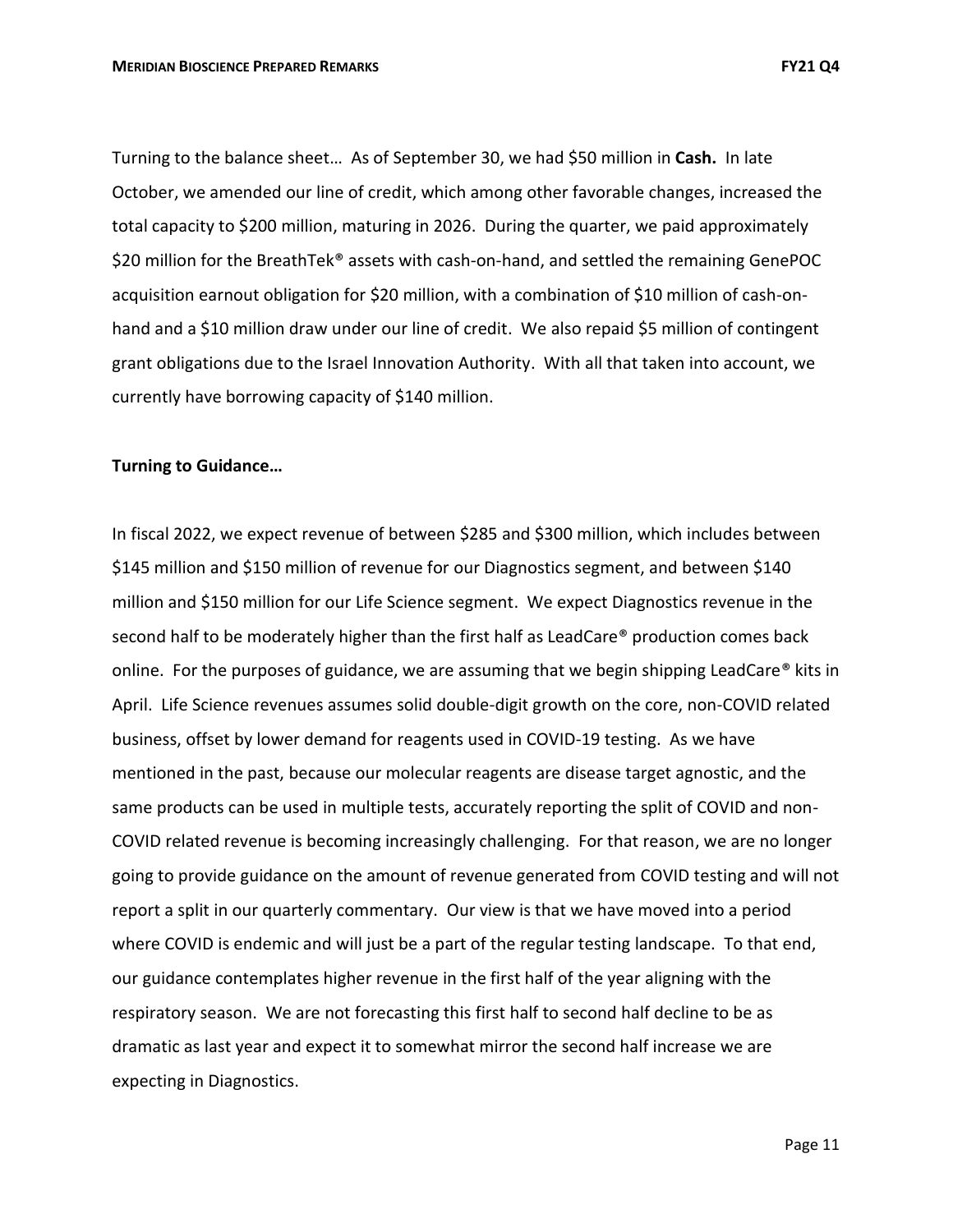Adjusted operating margin is expected to be between 21% and 22%. This reflects slightly lower gross profit margin in Diagnostics due to the impacts of the LeadCare® recall and a lower Life Science gross profit margin due to a combination of lesser scale with our molecular products and an increased mix of our lower margin immuno products. On a blended basis, this implies a consolidated gross margin range of 58.5% to 59.5%, lower than fiscal 21 due to the aforementioned reasons coupled with revenue contribution mix changes between the segments. In operating expenses, we are increasing our investments in R&D and our commercial infrastructure which among other things includes an assumption that travel returns to pre-pandemic levels throughout the year. Combined with the gross profit margin impacts I mentioned, Life Science operating margin is expected to be greater than 50%, and Diagnostics is expected to be break-even to having an operating margin in the low single-digits.

Our expected tax rate of 23.5% reflects a greater percentage of revenues and taxable income coming from the United States. This ultimately leads to expected Adjusted EPS between \$0.98 and \$1.08 based on a fully diluted share count of 44.5 million shares.

Similar to last year, there are a number of unknowns that make setting guidance challenging, in particular timing of FDA approval for the Curian® Campy assay, the resolution of the LeadCare® recall situation, the anticipated demand for COVID-19 testing globally, and supply chain interruption considerations. The guidance presented today reflects our current visibility into these matters and overall market conditions.

And now I will hand the call back over to Jack.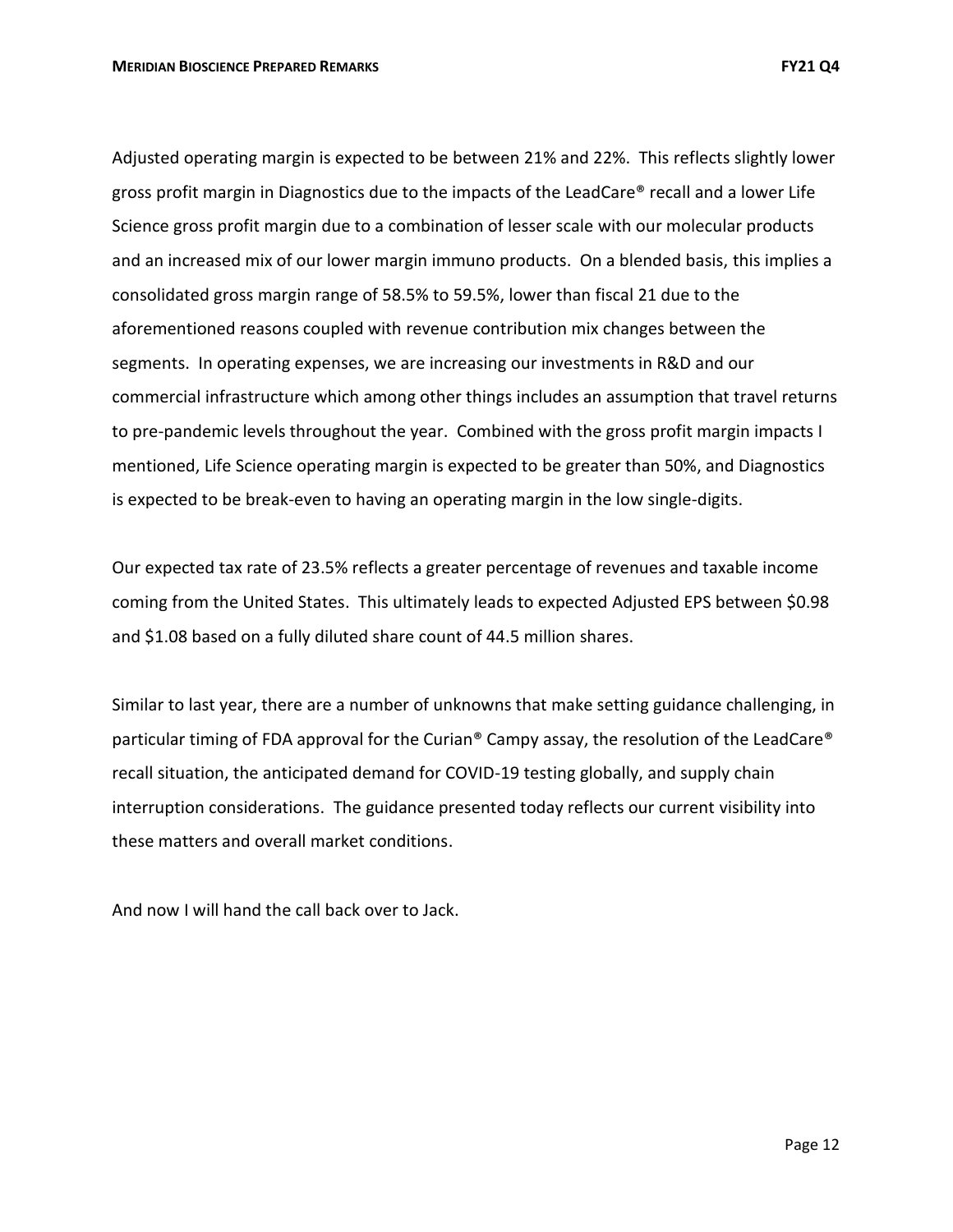### **JACK KENNY:**

Thanks Bryan.

As you can see, we fully expect FY22 to be another strong year for Meridian. While we still have some operational challenges to overcome, the consolidated business is 50% larger than FY19, the last full pre-pandemic period. We believe this is the new base from which we will be able to grow consistently.

After a period of heavy investment through acquisitions, new product development spending and manufacturing expansions, Diagnostics will be focused on operational execution. Our key strategic focus areas will be advancing new product development including the submission of 3- 4 new assays, the commercial launch of the Revogene® COVID-19 and Curian® Campy assays, completing the integration of BreathTek®, expanding Revogene® pie production capacity, and executing on a number of operating efficiency initiatives. These will position the Diagnostics segment for strong organic growth in fiscal 2023 and beyond.

Life Science will continue to focus on growing relationships with our largest customers and meeting their supply demands. As I mentioned earlier, we have a number of new master mixes in the pipeline that will continue to solidify Meridian as a leader of innovation. Additionally, the team will be hard at work supporting the dozens of customers testing and validating our products in new assays across a variety of disease states to fill the funnel for future growth beyond fiscal 2022.

Fiscal 21 was truly a transformative year for Meridian. All of our hard work over the previous two years prepared us to both weather the storm in Diagnostics and excel as a critical partner to the IVD industry battling a global pandemic in Life Science. We are excited about our opportunities that lie ahead. The best is yet to come.

Now Bryan and I are here for your questions.